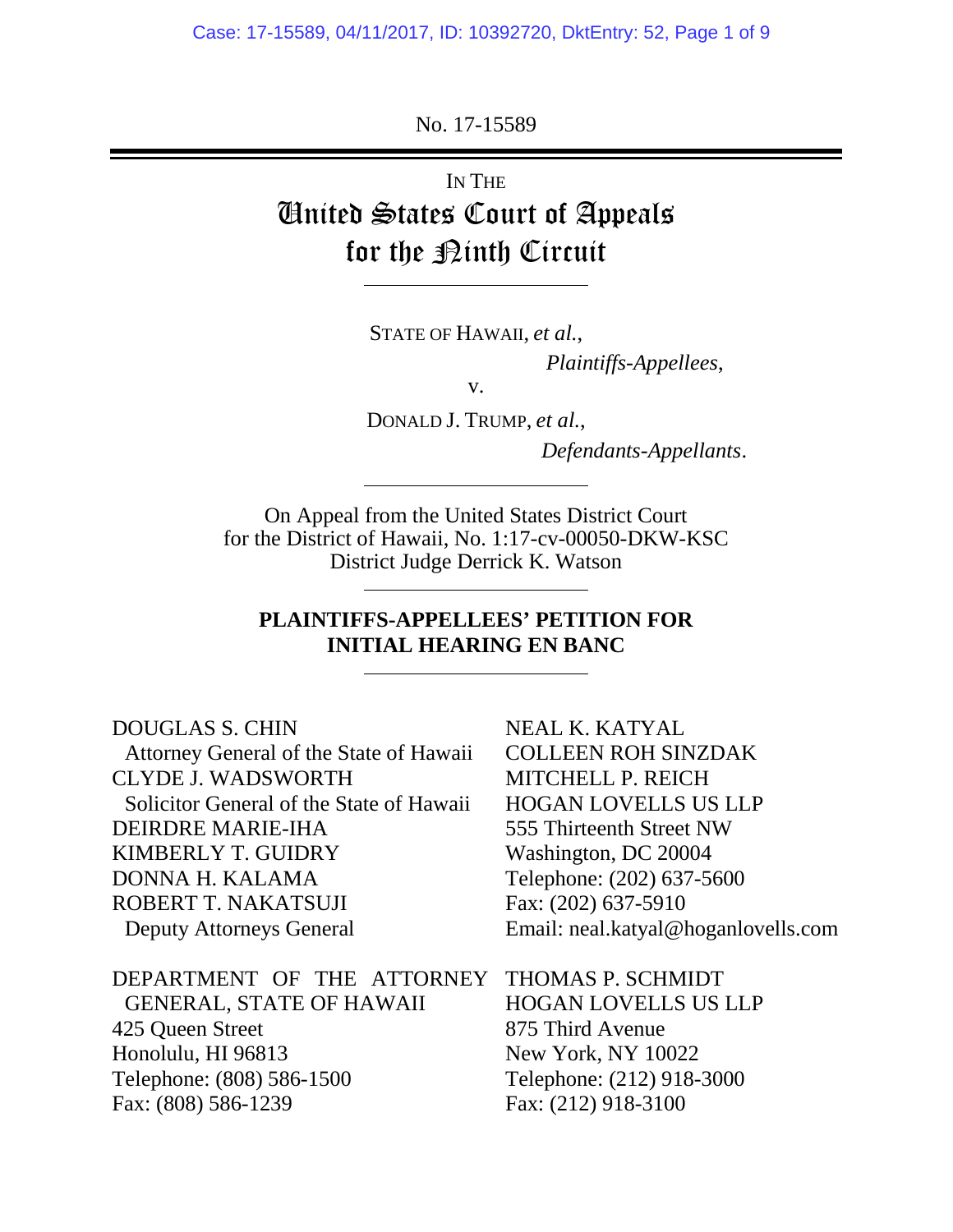*Attorneys for Plaintiff State of Hawaii*

SARA A. SOLOW HOGAN LOVELLS US LLP 1835 Market St., 29th Floor Philadelphia, PA 19103 Telephone: (267) 675-4600 Fax: (267) 675-4601

*Attorneys for Plaintiffs State of Hawaii and Ismail Elshikh*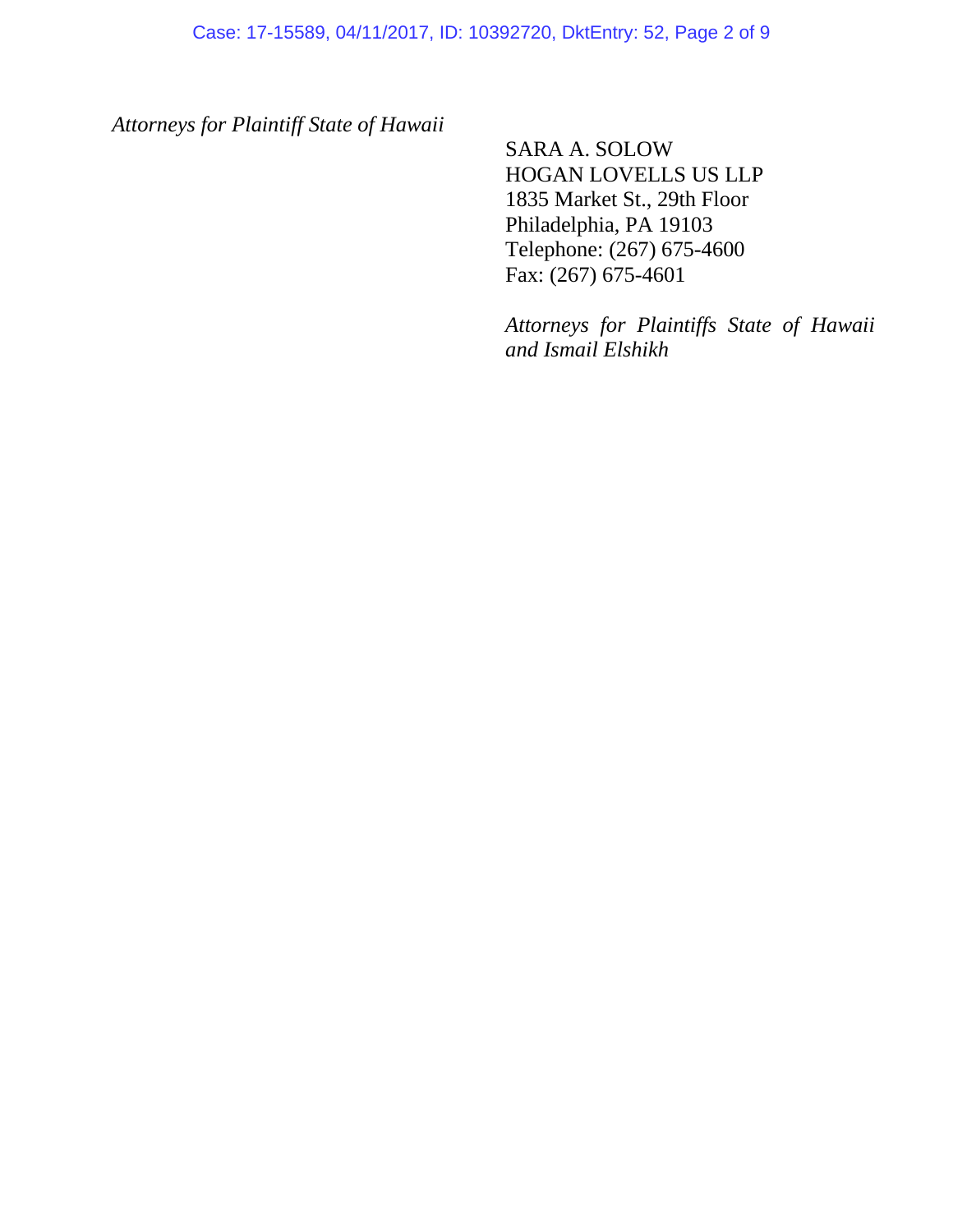### Case: 17-15589, 04/11/2017, ID: 10392720, DktEntry: 52, Page 3 of 9

Plaintiffs-Appellees the State of Hawaii and Ismail Elshikh respectfully request that the Court grant initial hearing en banc in this case. This proceeding involves a "question[] of exceptional importance"—whether the District Court abused its discretion by preliminarily enjoining Sections 2 and 6 of Executive Order No. 13,780. *See* Fed. R. App. P. 35(b)(1)(B).

Yesterday, the U.S. Court of Appeals for the Fourth Circuit ordered initial hearing en banc in a similar case that involves a challenge to the same Executive Order. In light of the Fourth Circuit's action, Appellees respectfully move this Court to hear this case en banc as well. Appellees have conferred with the Government, which states: "In light of the government's interest in an expedited resolution of the important legal issues presented by both the stay motion and the merits appeal, the government supports initial review by the full Court if, but only if, the Court determines that initial en banc consideration would not delay the briefing, argument, or resolution of the stay or the appeal."

1. This appeal involves a challenge to Executive Order No. 13,780, issued by President Trump on March 6, 2017, entitled "Protecting the Nation from Foreign Terrorist Entry Into the United States." 82 Fed. Reg. 13,209 (Mar. 9, 2017) ("Order"). On March 15, 2017, following extensive briefing and oral argument, the United States District Court for the District of Hawaii issued a temporary restraining order enjoining Defendants from "enforcing or implementing Sections

1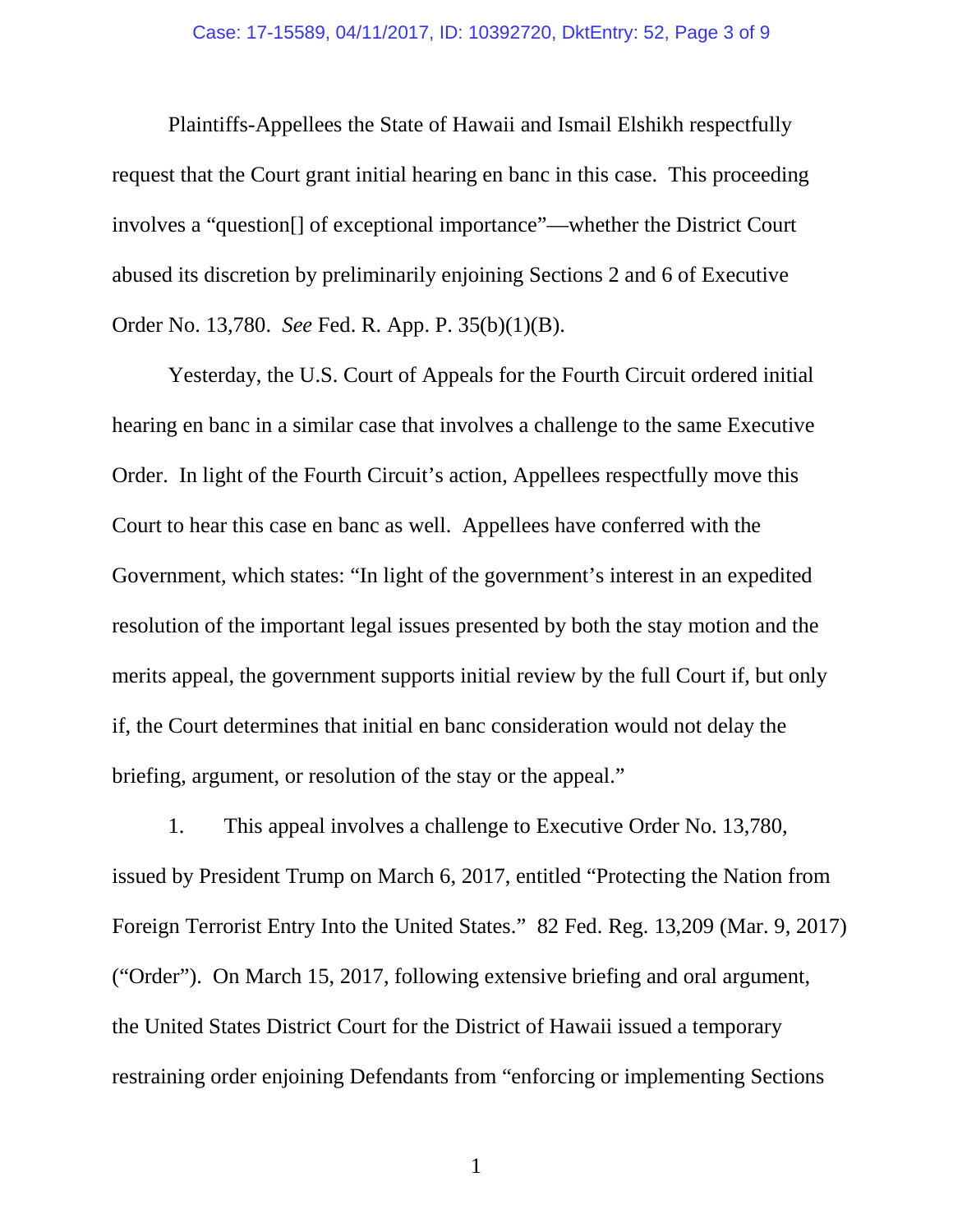#### Case: 17-15589, 04/11/2017, ID: 10392720, DktEntry: 52, Page 4 of 9

2 and 6 of the Executive Order across the Nation." Dist. Ct. Dkt. 219, at 42. On March 29, 2017, following a new round of briefing and oral argument, the District Court granted Plaintiffs' motion to convert the temporary restraining order to a preliminary injunction. The Court enjoined Defendants "from enforcing or implementing Sections 2 and 6 of the Executive Order across the Nation." Dist. Ct. Dkt. 270, at 23.

2. The Government filed a notice of appeal on March 30, 2017. The parties conferred and agreed upon an expedited briefing schedule, which this Court adopted. The Court has scheduled oral argument for May 15, 2017. Dkt. 14.

3. Another case involving a challenge to President Trump's Executive Order has been progressing in parallel in the Fourth Circuit. In that case, the United States District Court for the District of Maryland issued a preliminary injunction prohibiting the Government from implementing Section 2(c) of the Order. *Int'l Refugee Assistance Project, Inc. v. Trump*, No. 8:17-cv-00361-TDC, at 43 (D. Md. Mar. 16, 2017). After the Government appealed, the Fourth Circuit set an expedited briefing schedule. *See Int'l Refugee Assistance Project, Inc. v. Trump*, No. 17-1351 (4th Cir. Mar. 23, 2017).

4. On March 27, 2017, the Fourth Circuit *sua sponte* ordered the parties to "stat[e] their position on the appropriateness of initial en banc review in this case." Dkt. 40, at 2. Both parties responded that, in their view, en banc review

2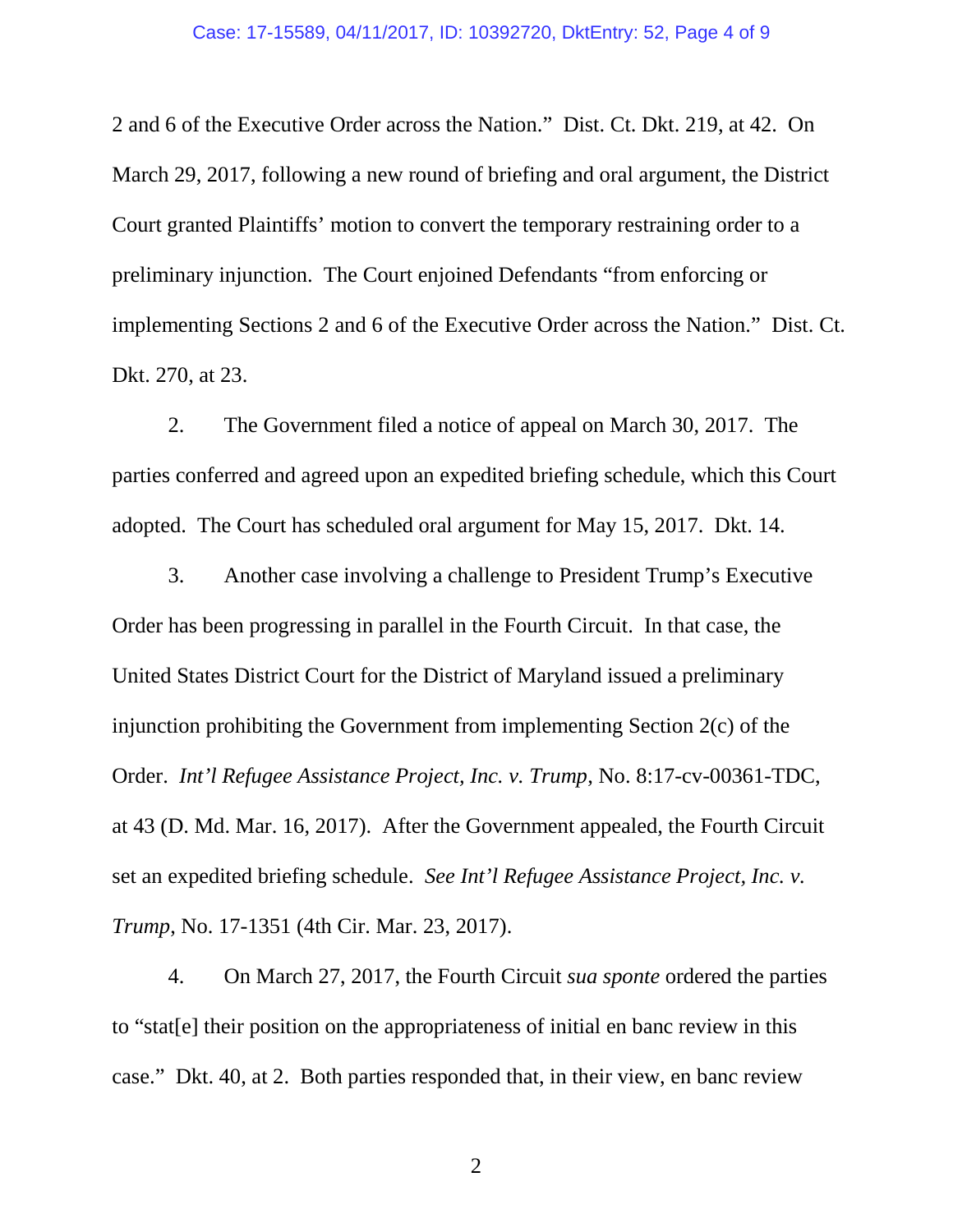### Case: 17-15589, 04/11/2017, ID: 10392720, DktEntry: 52, Page 5 of 9

was appropriate because of the "exceptional importance" of the questions presented. *See* Appellees' Resp. at 4 (Dkt. 50); Appellants' Resp. at 2 (Dkt. 48). Yesterday, the Fourth Circuit ordered initial hearing en banc. Dkt. 108.

5. This Court should consider doing the same thing here. By granting en banc review, the Fourth Circuit has indicated that the pending challenges to President Trump's Executive Order present "questions of exceptional importance." Fed. R. App. P. 35(b)(B). The lawfulness of President Trump's executive action and the nationwide injunction imposed on Sections 2 and 6 by the Court below are unquestionably issues of pressing, nationwide concern. *Cf. Washington v. Trump*, 847 F.3d 1151, 1156 (9th Cir. Feb. 9, 2017) (noting "sensitive and weighty concerns" implicated by challenge to prior Executive Order). Those issues merit the attention of the full Court. *Cf. West Virginia v. EPA*, No. 15-1363 (D.C. Cir. May 16, 2016) (en banc) (*sua sponte* ordering of initial hearing en banc in a challenge to President Obama's Clean Power Plan); *Hobby Lobby Stores, Inc. v. Sebelius*, 723 F.3d 1114, 1125 (10th Cir. 2013) (en banc) (initial hearing en banc granted in light of the "exceptional importance of the questions presented" by challenge to federal regulations). This Court has granted initial en banc review in other cases raising issues of national importance. *See, e.g.*, *United States v. Fox*, 631 F.3d 1128 (9th Cir. 2011); *Cyr v. Reliance Standard Life Ins. Co.*, 642 F.3d 1202, 1205 (9th Cir. 2011). Further, granting initial hearing en banc here may

3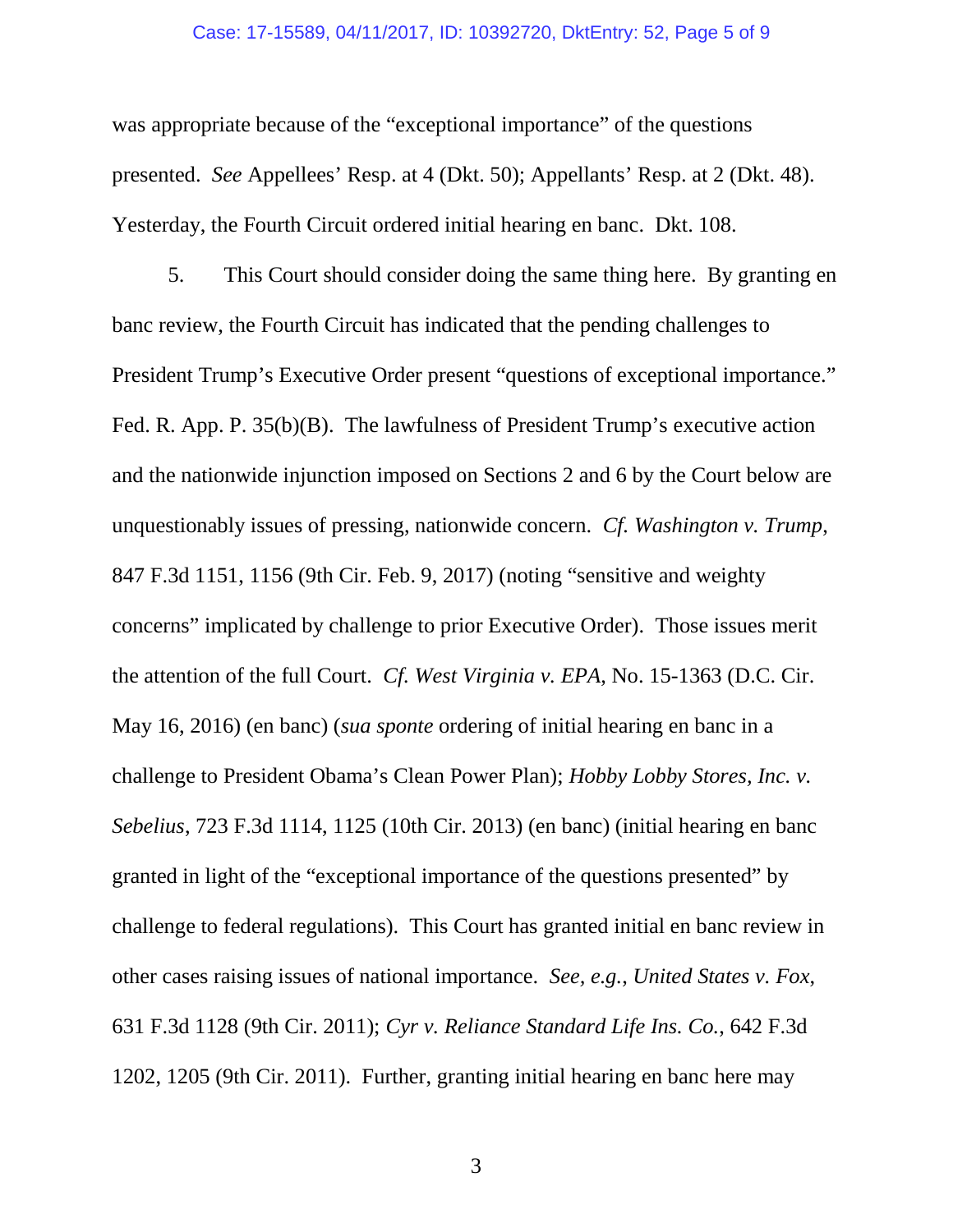expedite the ultimate resolution of this appeal by potentially obviating the need for any petitions for rehearing after a panel decision. Such a hearing could be conducted either in person or remotely.<sup>[1](#page-5-0)</sup>

6. This petition is timely because it is filed by the date when the

Appellees' brief is due. Fed. R. App. P. 35(c).

WHEREFORE, Plaintiffs-Appellees respectfully request that the Court grant

initial hearing en banc.

DATED: Washington, D.C., April 11, 2017.

Respectfully submitted,

/s/ Neal Kumar Katyal

DOUGLAS S. CHIN Attorney General of the State of Hawaii CLYDE J. WADSWORTH Solicitor General of the State of Hawaii DEIRDRE MARIE-IHA KIMBERLY T. GUIDRY DONNA H. KALAMA ROBERT T. NAKATSUJI Deputy Attorneys General

DEPARTMENT OF THE ATTORNEY THOMAS P. SCHMIDT GENERAL, STATE OF HAWAII 425 Queen Street Honolulu, HI 96813

NEAL K. KATYAL COLLEEN ROH SINZDAK MITCHELL P. REICH HOGAN LOVELLS US LLP 555 Thirteenth Street NW Washington, DC 20004 Telephone: (202) 637-5600 Fax: (202) 637-5910 Email: neal.katyal@hoganlovells.com

HOGAN LOVELLS US LLP 875 Third Avenue New York, NY 10022

<span id="page-5-0"></span><sup>&</sup>lt;sup>1</sup> Should the date of argument need to change, counsel have indicated their unavailability at page 8 of the Consent Motion to Expedite (filed March 31, 2017).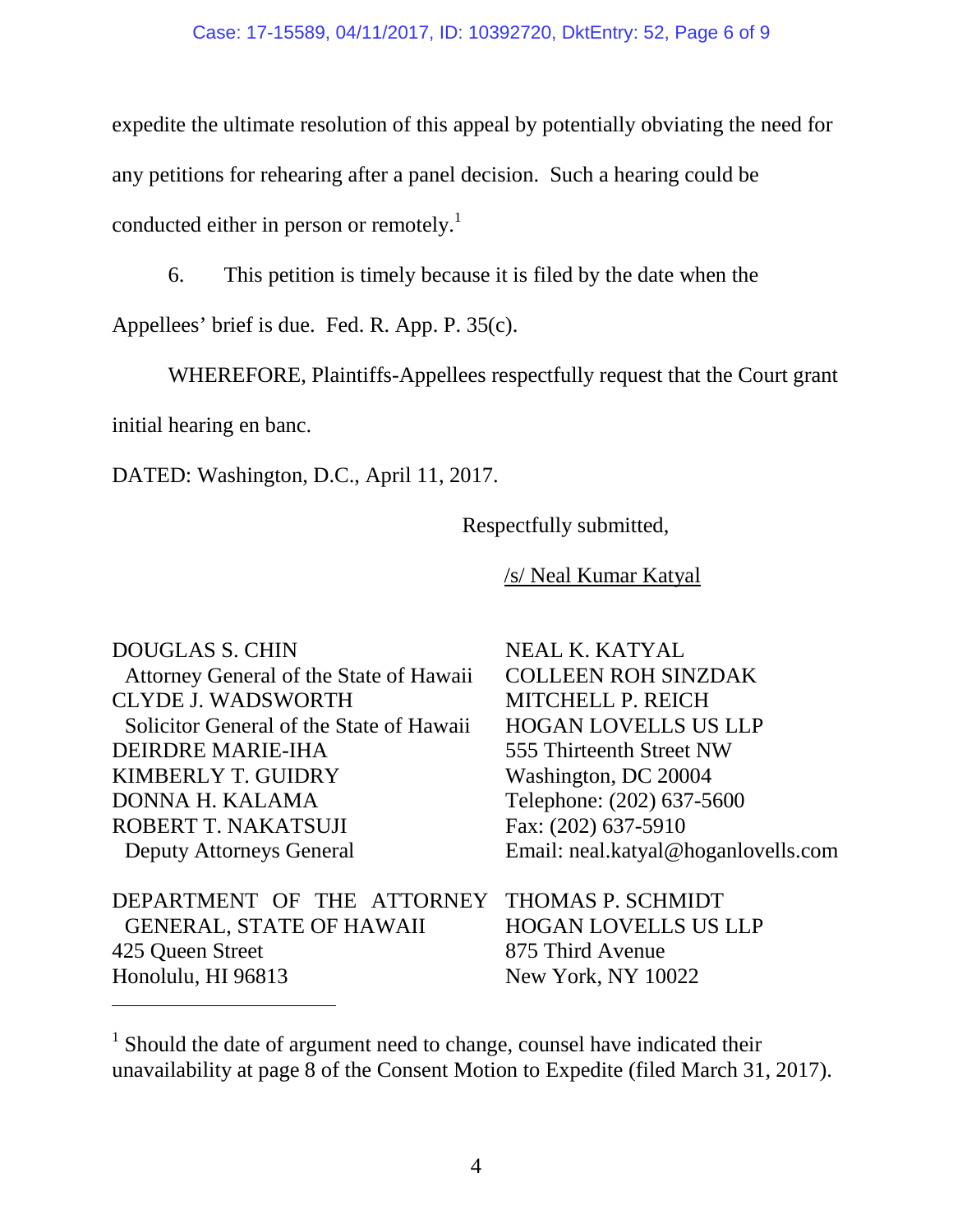Telephone: (808) 586-1500 Fax: (808) 586-1239 *Attorneys for Plaintiff State of Hawaii* Telephone: (212) 918-3000 Fax: (212) 918-3100

SARA A. SOLOW HOGAN LOVELLS US LLP 1835 Market St., 29th Floor Philadelphia, PA 19103 Telephone: (267) 675-4600 Fax: (267) 675-4601

*Attorneys for Plaintiffs State of Hawaii and Ismail Elshikh*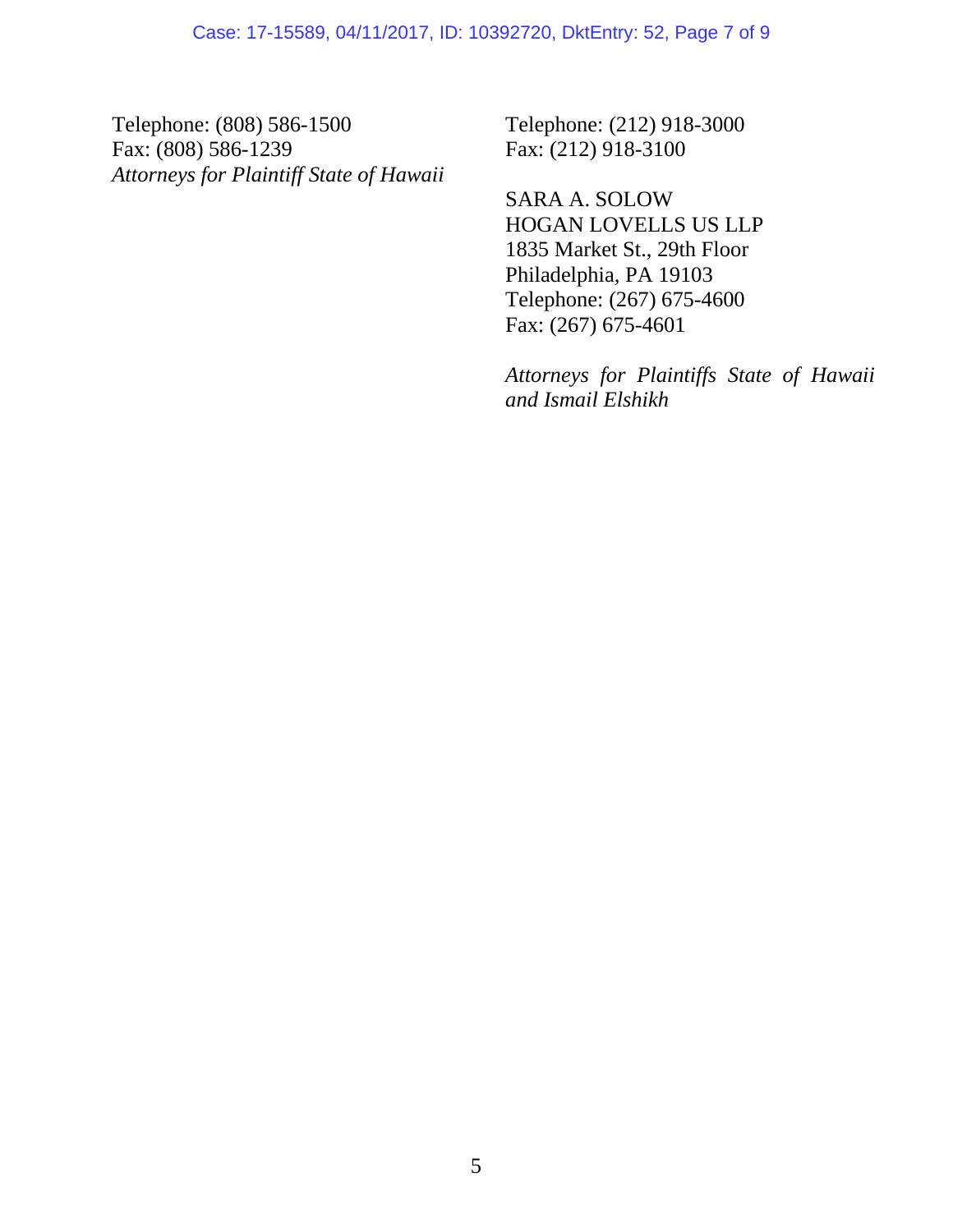## **CERTIFICATE OF COMPLIANCE**

I certify that the foregoing petition complies with the type-volume limitation of Fed. R. App. P 35(b)(2)(A) because it contains 826 words. This brief complies with the typeface requirements of Federal Rule of Appellate Procedure  $32(a)(5)$ and the typestyle requirements of Federal Rule of Appellate Procedure 32(a)(6) because it has been prepared in a proportionally spaced typeface using Microsoft Office Word in Times New Roman 14-point font.

> /s/ Neal Kumar Katyal Neal Kumar Katyal